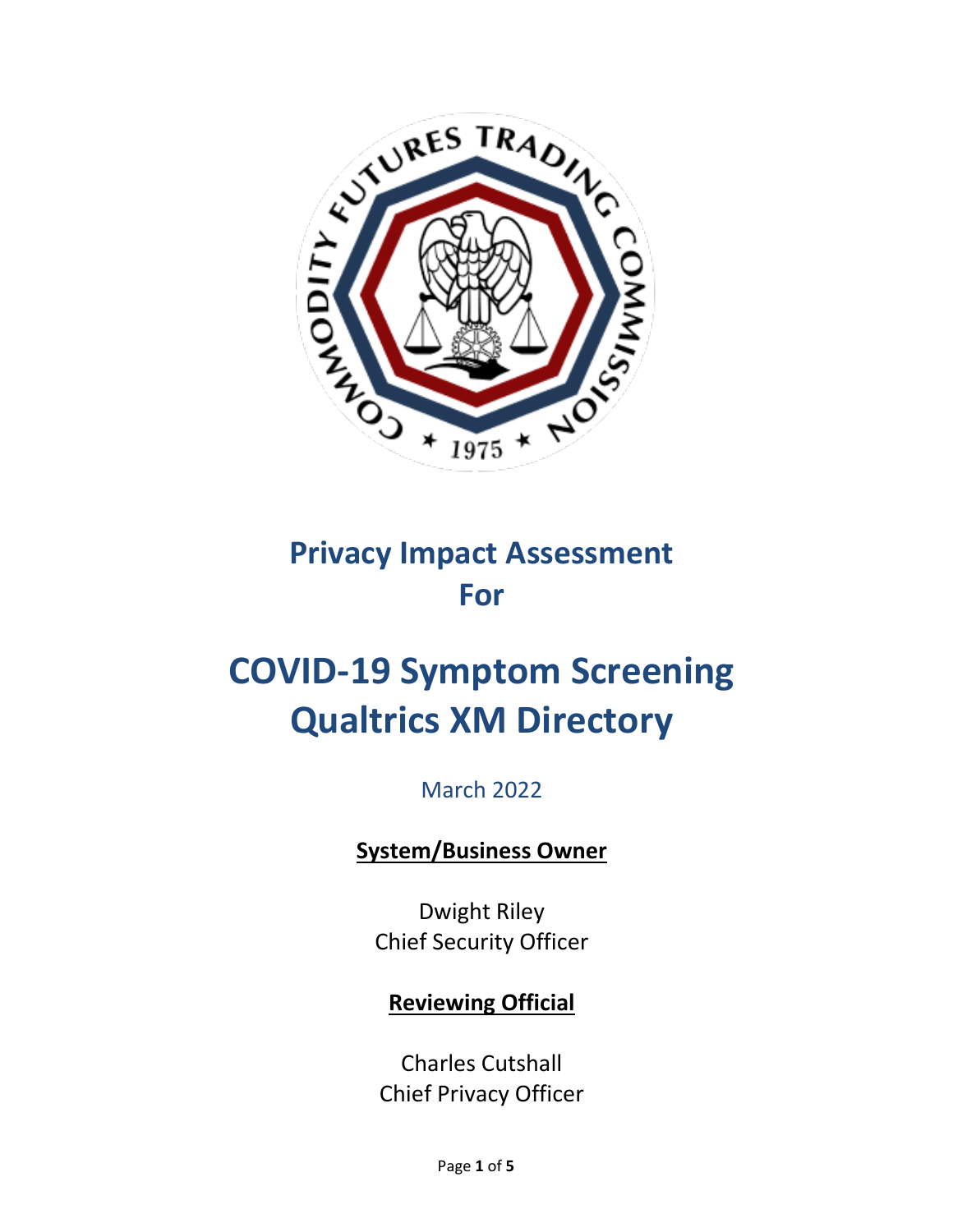#### **I. What information will be collected?**

| <b>General Information/File Types</b>                     |                                            |
|-----------------------------------------------------------|--------------------------------------------|
| ⊠ Health Information                                      | $\boxtimes$ System Development Information |
| <b>Identifying Numbers</b>                                |                                            |
| ⊠ Employee Identification Number                          |                                            |
| <b>Contact Information</b>                                |                                            |
| ⊠ Personal Mobile Number                                  | $\boxtimes$ Business Phone Number          |
| $\boxtimes$ Personal E-mail Address                       | $\boxtimes$ Business E-mail Address        |
| $\boxtimes$ City                                          | $\boxtimes$ Department / Division          |
| <b>Biographical Information</b>                           |                                            |
| ⊠ Name                                                    |                                            |
| <b>Biometrics/Distinguishing Features/Characteristics</b> |                                            |
| ⊠ Signatures                                              |                                            |
| <b>Medical/Emergency Information</b>                      |                                            |
| ⊠ Medical/Health Information                              |                                            |
| <b>Active Directory/Device Information</b>                |                                            |
| ⊠ Given Name                                              | ⊠ Surname                                  |
| $\boxtimes$ Email Address                                 | ⊠ Employee ID                              |
| ⊠ Name                                                    | ⊠ Telephone                                |
| $\boxtimes$ City                                          | ⊠ Country                                  |
| ⊠ Unique User Identifier                                  |                                            |

#### **II. Why is the information being collected?**

The Commodity Futures Trading Commission (CFTC) is implementing processes and procedures to allow CFTC employees to safely access CFTC facilities in accordance with Federal guidelines for reopening government facilities during the COVID-19 public health crisis. The CFTC will use Qualtrics XM Directory to (1) distribute, via daily emails, terms and conditions for CFTC employees to respond to prior to reporting to work onsite, and to (2) collect and maintain the responses from CFTC employees.

The following CFTC privacy notices describe the purposes for which personally identifiable information is collected, used, maintained, and shared by the Qualtrics XM Directory information system:

- CFTC Privacy Impact Assessment, *Ensuring a Safe and Healthy Workplace in Response to COVID-19* (Oct. 14, 2020)
- CFTC-54, *Ensuring Workplace Health and Safety in Response to a Public Health Emergency* (85 FR 60981)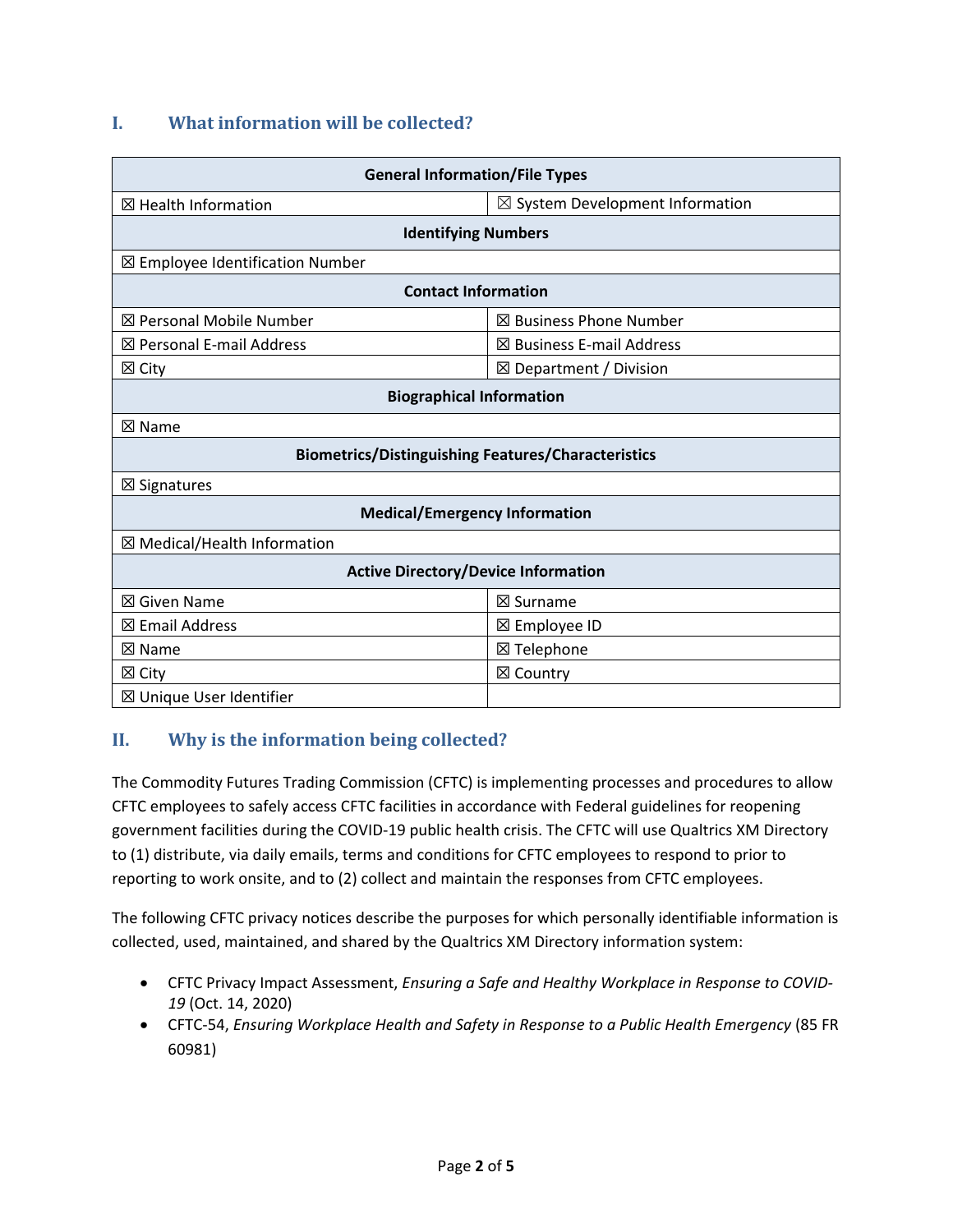In addition, the distributed terms and conditions include a Privacy Act Statement that describes the purposes for which personally identifiable information is collected, used, maintained, and shared.

The following authorities permit the collection, use, maintenance, and sharing of personally identifiable information:

- General Duty Clause, Section 5(a)(1) of the Occupational Safety and Health Act of 1970 (29 U.S.C. § 654)
- Executive Order 14043, *Requiring Coronavirus Disease 2019 Vaccination for Federal Employees* (September 9, 2021)
- Executive Order 13991, *Protecting the Federal Workforce and Requiring Mask-Wearing* (Jan. 20, 2021)
- OMB Memorandum M-20-23, *Aligning Federal Agency Operations with the National Guidelines for Opening Up America Again* (Apr. 20, 2020)

#### **III. What is the intended use of the information?**

This information system collects and maintains information necessary to ensure a safe and healthy work environment in response to COVID-19. Symptom screening information stored in Qualtrics is collected directly from CFTC employees and is shared with officers and employees of the CFTC who have a need for the information in the performance of their official duties.

Information collected and maintained in the information system may be shared with the Chairman's Office and the Executive Director in order to maintain situational awareness and to coordinate the sharing of information in response to COVID-19. Information may also be shared with division directors and supervisors when staff become sick or are exposed to COVID-19.

The CFTC has established a Coronavirus Contact Tracing (CVCT) group to follow-up with staff who develop flu like symptoms (or who have any other reason to believe that they may have contracted SARS-CoV-2, the virus that causes COVID-19) after having visited a CFTC facility or interacted in-person with other CFTC staff outside the office for social or other reasons. The CVCT group is composed of staff from the Office of the Executive Director, the Security Emergency Management Unit, Logistics, and Workforce Relations. Information may be shared with staff from any of these offices when necessary to conduct contact tracing.

Information is collected and maintained in accordance with the Americans with Disabilities Act of 1990 and regulations and guidance published by the U.S. Occupational Safety and Health Administration, the U.S. Equal Employment Opportunity Commission, and the U.S. Centers for Disease Control and Prevention.

#### **IV. With whom will the information be shared?**

Personally identifiable information maintained in the information system is shared externally, but only when authorized and consistent with the disclosures and routine uses identified in the relevant Privacy Act of 1974 (Privacy Act) and applicable privacy notices. All disclosures not covered by a Privacy Act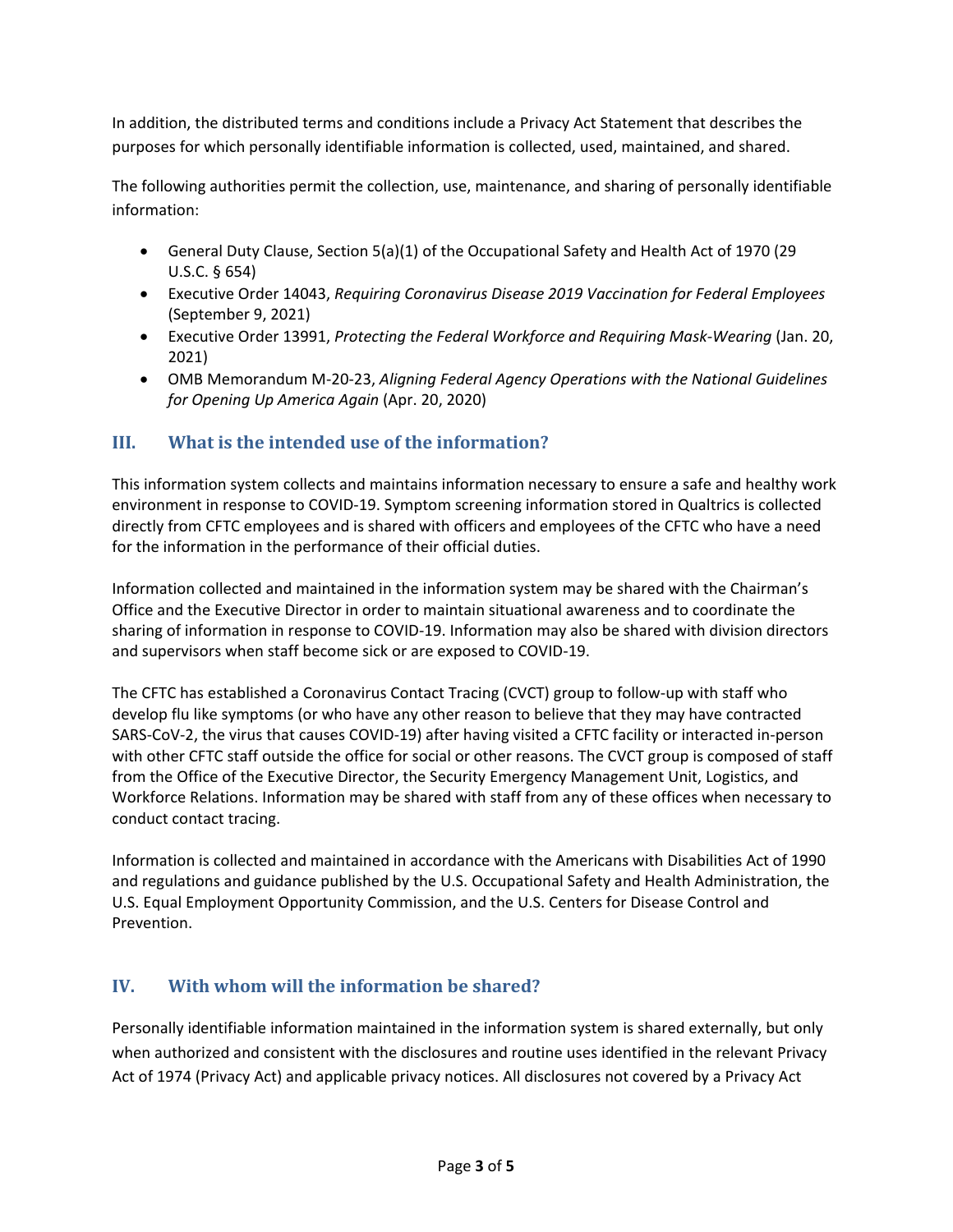exemption, or otherwise required by Executive Branch policy, are compatible with the purposes for which the information was collected.

Personally identifiable information maintained in the information system may be disclosed to:

- (a) To a Federal, State, or local agency to the extent necessary to comply with laws governing reporting of infectious disease;
- (b) To the CFTC staff member's emergency contact for purposes of locating a staff member during a public health emergency or to communicate that the CFTC staff member may have potentially been exposed to a virus as the result of a pandemic or epidemic while visiting a CFTC facility;
- (c) To another Federal agency, to a court, or a party in litigation before a court or in an administrative proceeding being conducted by a Federal agency when the Commission is a party to the judicial or administrative proceeding where the information is relevant and necessary to the proceeding;
- (d) To contractors, performing or working on a contract for the Commission when necessary to accomplish an agency function;
- (e) To the Department of Justice or in a proceeding before a court, adjudicative body, or other administrative body which the Commission is authorized to appear, when:
	- 1. The Commission; or
	- 2. Any employee of the Commission in his or her official capacity; or
	- 3. Any employee of the Commission in his or her official capacity where the Department of Justice or the Commission has agreed to represent the employee; or
	- 4. The United States, when the Commission determines that litigation is likely to affect the agency or any of its components;
- (f) Is a party to litigation or has an interest in such litigation, and the use of such records by the Department of Justice or the Commission is deemed by the agency to be relevant and necessary to the litigation;
- (g) To appropriate agencies, entities, and persons when (1) the Commission suspects or has confirmed that there has been a breach of the system of records, (2) the Commission has determined that as a result of the suspected or confirmed breach there is a risk of harm to individuals, the Commission (including its information systems, programs, and operations), the Federal Government, or national security; and (3) the disclosure made to such agencies, entities, and persons is reasonably necessary to assist in connection with the Commission's efforts to respond to the suspected or confirmed breach or to prevent, minimize, or remedy such harm; or,
- (h) To another Federal agency or Federal entity, when the Commission determines that information from this system of records is reasonably necessary to assist the recipient agency or entity in (1)